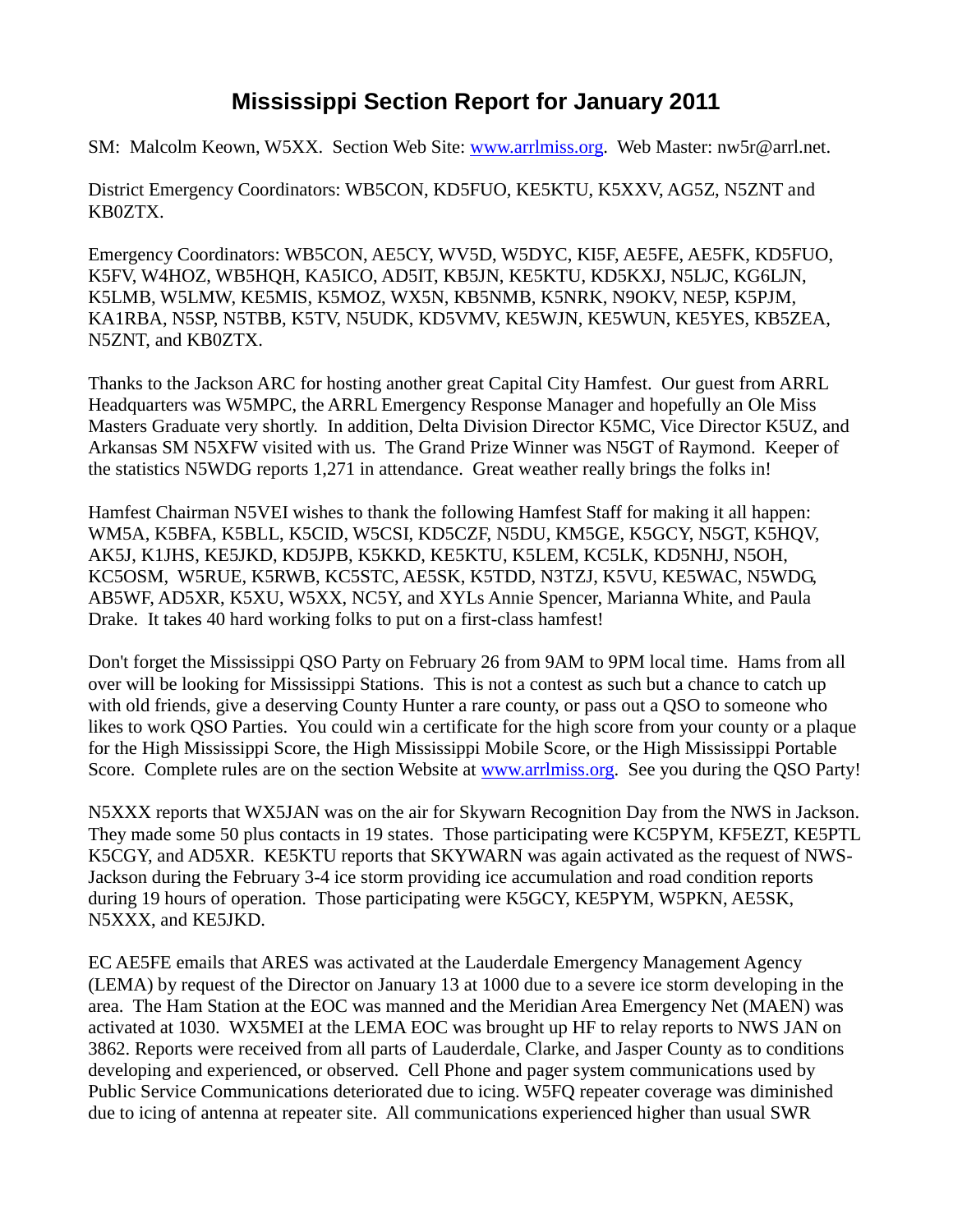because of the icy conditions. ARES in the area was very effective in the reporting of road conditions and in a few cases limbs that had partially blocked roads. The severe weather warning for the local area was canceled at 2315, and the EMA Director released ARES.

PIO KB9ZR advises that the Mississippi Coast Amateur Radio Association (MCARA) participated in a number of events during January. On the 25th K5KMU, W5ILR and AE5RI manned the club display at the Senior Expo sponsored by the Harrison County RSVP at the Lyman Community Center. WB5WB was at his home available to take any demonstration calls on 2 meters from the Expo. Literature from the ARRL and MCARA was passed out, and K5KMU gave out his phone number and e-mail address as point of contact to arrange training. A number of visitors expressed interest in Amateur Radio and the training to obtain a license. On January 29 WE5Y, gave a presentation on Amateur Radio at the Preparedness Seminar hosted by the Mississippi Gulf Coast 912 Project held at the St Martin Community Center. And lastly, license training for all classes of license is being conducted at the Garden Park Hospital sponsored by the MDXA. The following amateurs from MCARA are assisting in this training: AE5RI, K5KMU, N5PQ, KA5VFU, and KB5CSQ.

Mississippi Hams got some good press in January. K5FUR was front and center in the 'centerfold' of the January edition of 'Today in Mississippi' published by the 4-County Electric Power Association. Further, N4FF and KF4D were featured in the 'Up Front in QST' column in the February QST on the occasion of the 50 th Reunion of the Murphy High School ARC in Mobile. And lastly, entrepreneur K5FLU was featured in the Fall 2010 Edition of Momentum, the MSU Engineering Magazine. The article chronicles Martin's growing up years before MFJ and follows this with an account of the founding and development of MFJ Enterprises.

Jasper County EC WV1Q emails that ARES activated for severe weather in the Jasper and Jones County areas during the month of January. In addition, Albert a did a 2m Radio Call-up Test for ARES members midday during the week to see how many check-ins he could get. Three members checked in on this random call-up. They then QSYed to simplex only to find out that the simplex frequency 146.420 was not that effective as a backup due to not all members having conditions to hear each other.

Lauderdale/Clarke Counties EC AE5FE reports that the existing duplexers at the W5FQ repeater site have been retuned so that the receive side (146.10 MHz) of the repeater and the Packet Radio System (145.010 MHz) can operate on the top antenna of the repeater. The transmit side of the repeater (146.70 MHz) remained as the lower antenna and coverage was not affected with the configuration change. After tweaking and a few adjustments the Packet System was placed in service on the afternoon of January 15. The Packet System Digipeater call is W5FQ, the mail/BBS call is W5FQ-10, and the node is MDN. Any station using the W5FQ Packet System is requested to send a packet message to Bill at KB5ASR in the W5FQ-10 mail box telling him their QTH so that Meridian Hams can get a better idea as to the area of coverage this system will support.

DEC WB5CON advises that Alcorn ARES has had two interesting presentations at their recent monthly meeting. First, W4TX demonstrated HF operation remotely with his laptop connected via internet back to his rig at his house. Then Bob, K0RIS, demonstrated line noise location. He uses two pieces of equipment that he built from QST articles. The first is a 3 element hand-held beam tuned to 138 MHz with a receiver in the AM mode. That gets him down to a few hundred feet of the source, particularly when he turns the beam around and nulls the noise off the back of the beam. Then he pulls out his parabolic dish with an ultrasonic detector. That will not only locate the noise down to the pole, but will show which insulator on the pole has a problem! He looks through a hole in the center of the dish while listening to the noise. The local power company has already called him couple of times to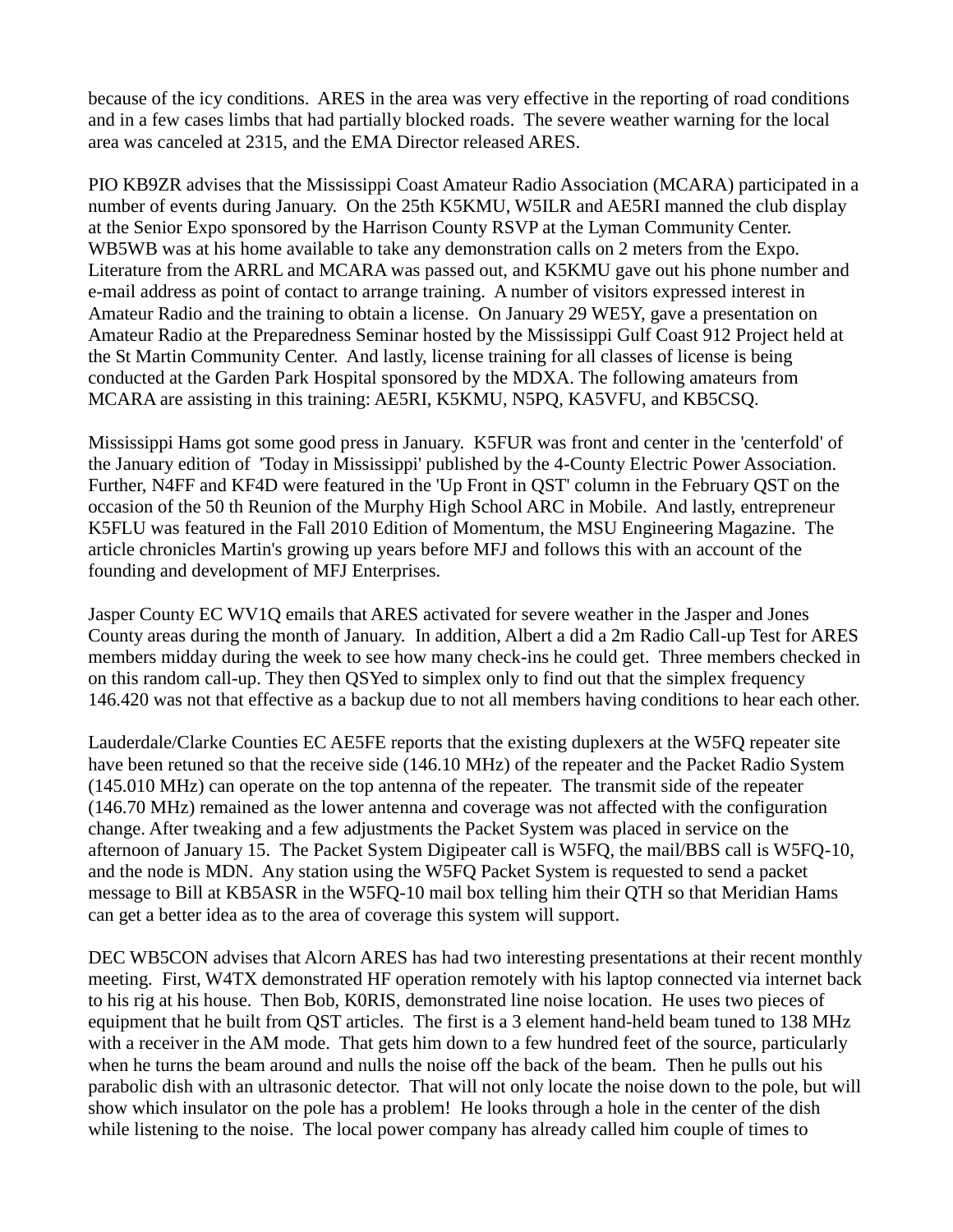locate noise for them. Now here are two good programs that nearly clubs to Corinth might want extend an invitation for.

The W5XX Family is expecting two new arrivals on March 1 (one in Baton Rouge and one in Raleigh-Durham.) Things are going to get hectic, so don't be surprised if the next Section Newsletter is late, or I don't immediately respond to your emails during this time frame.

Welcome to the following new Mississippi Hams in January: KF5JKF, Louis – Gautier; KF5JKG, Jay – McNeil; KF5JMI, Shana – Southaven; KF5JNQ, Calvin – Quitman; KF5JOO, Allen – Starkville; KF5JQO, Kevin – Petal; KF5JQP, Tyron – Ocean Springs; KF5JQQ, Joshua – Petal; KF5JQR, Garrett – Petal; and KF5JQS, Dylan – Petal. KF5JNQ is already on the air from Quitman County and checking into the MSPN!

Also welcome to the following new ARRL Members: W5AJT – Holcomb; K5ARP – Holcomb; K5DXE – Ripley; KE5EAU – Hernando; KF5HGM – Laurel; KF5IXR – Hattiesburg; KF5IXS – Collins; KF5JJV – Laurel; KC5LXY – Meridian; KC5NFI – Wiggins; AB5OR – Tupelo; K5TSA – Richton; KB1USB – Greenville; WT4TOM – Carrollton; N5VGK – Belden; KB9VUN – Carriere; W0WIG – Water Valley; N5YAB – Wiggins; and KD5ZIO – Brookhaven. ARRL Membership in Mississippi is now up to 1088 – Wow! We have come a long way from 825 just after Katrina. Keep working. 1100 is actually in site!

And lastly, welcome to KF5IMA as Assistant EC for Lafayette County.

Congratulations to the following on their upgrades: KF5JKA – Hattiesburg; KE5MWS – Petal, and KD5NDU -Water Valley. And KD5NDU is another upgrade that is already checking into the MSPN.

Club Newsletters/Reports: Hattiesburg ARC (AC5E), Meridian ARC (W5MAV), Pearl River County ARC (N5WLW), and the Northeast Mississippi ARA (KE5SSB).

2010 EC Annual Reports: AE5FE (Lauderdale/Clarke), K5LMB (Lafayette), WX5N (Prentiss/Tishomingo), KB5NMB (Itawamba), N9OKV (Harrison), WV1Q (Jasper), N5TBB Tippah), K5TV (Lee), N5UDK (Stone), KD5VMV (DeSoto), KE5WJN (Pearl River), and KE5WUN (Panola).

2010 EC SET Reports: AE5FE (Lauderdale/Clarke), WX5N (Prentiss/Tishomingo), KB5NMB (Itawamba), N9OKV (Harrison), WV1Q (Jasper), KD5VMV (DeSoto), KE5WJN (Pearl River), and KE5WUN (Panola)

January 2011 Monthly DEC/EC Reports: WB5CON (NE MS/Alcorn), AE5FE (Lauderdale/Clark), KE5KTU (Hinds), K5MOZ (Jackson), WX5N (Prentiss and Tishomingo), WV1Q (Jasper), KE5WJN (Pearl River)

Public Service Activity Report: KE5KTU

Regret to report the passing of K5VV of Hernando, W5TJ of Amory, and N5CRZ of Ridgeland.

HF Net Reports - sessions/QNI/QTC (Net Manager)

Magnolia Section Net 31/1020/7 (K5DSG)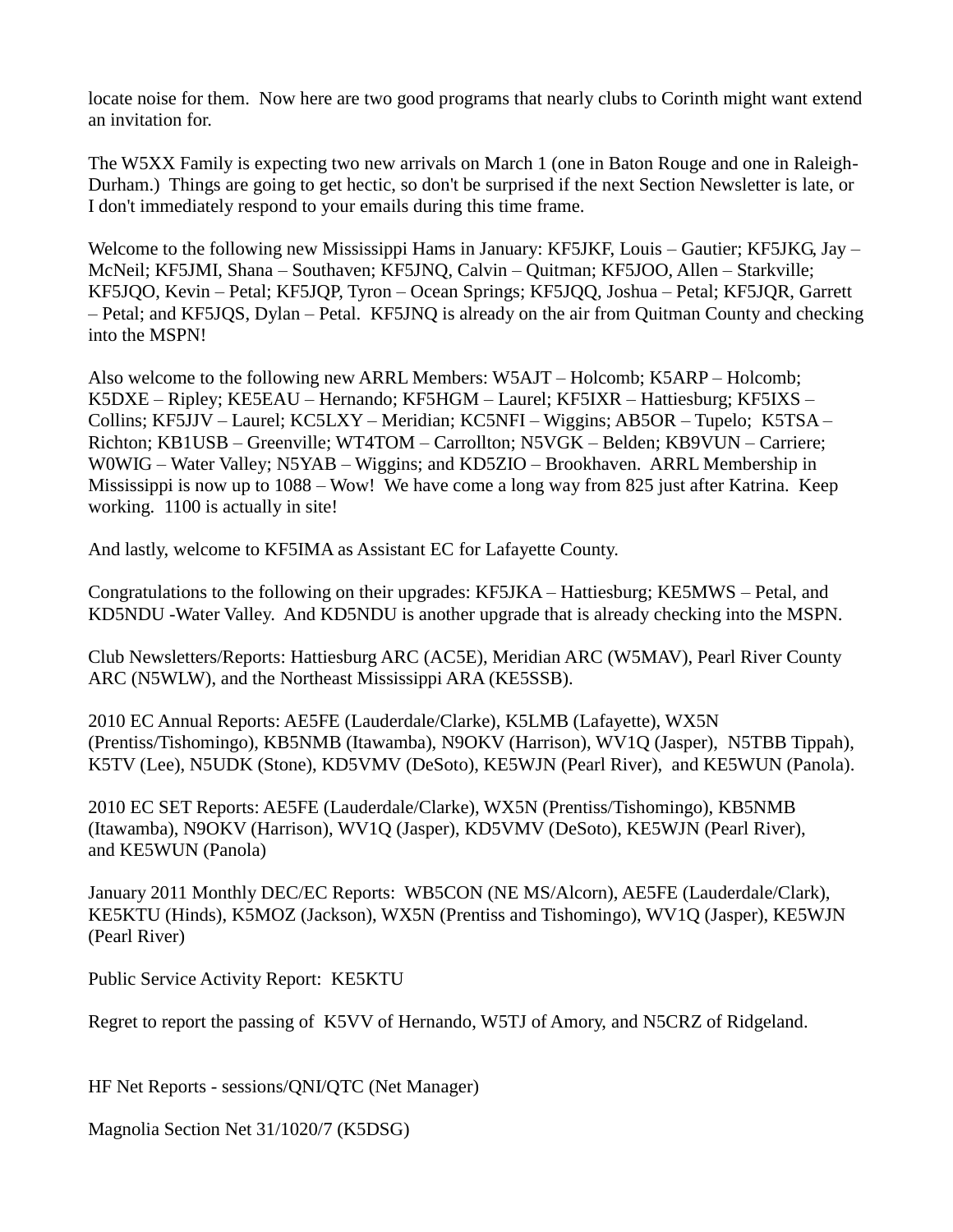MS Baptist Hams Net 5/41/0 (WF5F)

MSPN 31/3120/38 (K5NRK)

MS Slow Net 21/23/0 (W3TWD)

MTN/OZK 20/117/20 (AA5J)

VHF Net Reports - sessions/QNI/QTC (Net Manager)

Booneville and Prentiss County 4/62/2 (WX5N)

Capital Area Em Net 5/93/0 (K5XU)

Grenada County ARES 4/45/1 (AD5IT) (Two SKYWARN Activations)

Hattiesburg AEN 5/126/1 (K5MIQ)

Itawamba County ARES 4/54/3 (KB5NMB)

Jackson ARC Em Net 4/42/0 (N5DU)

Jackson Co ARES Net 14/169/2 (K5MOZ)

Jasper County ARES 4/20/0 (WV1Q)

Magnolia DX Assn 4/52/0 (K5OAZ)

Meridian Area EN 5/76/11 (AE5FE)

Metro Jackson ARES Net X/XX/X (KE5PTL)

Mississippi Coast ARA 4/52/1 (K5KMU)

Miss/Lou Em Net 4/21/0 (K5NRK)

NE MS Skywarn 5/70/0 (W5LMW)

Panola County ARES 4/27/0 (KC5DPJ)

Pearl River County ARES 5/68/0 (KE5WJN)

South MS YL Net 4/42/0 (KB5CSQ)

Southern MS Friendship Net 21/215/0 (WB5OHN)

Stone County ARES 5/105/0 (N5UDK)